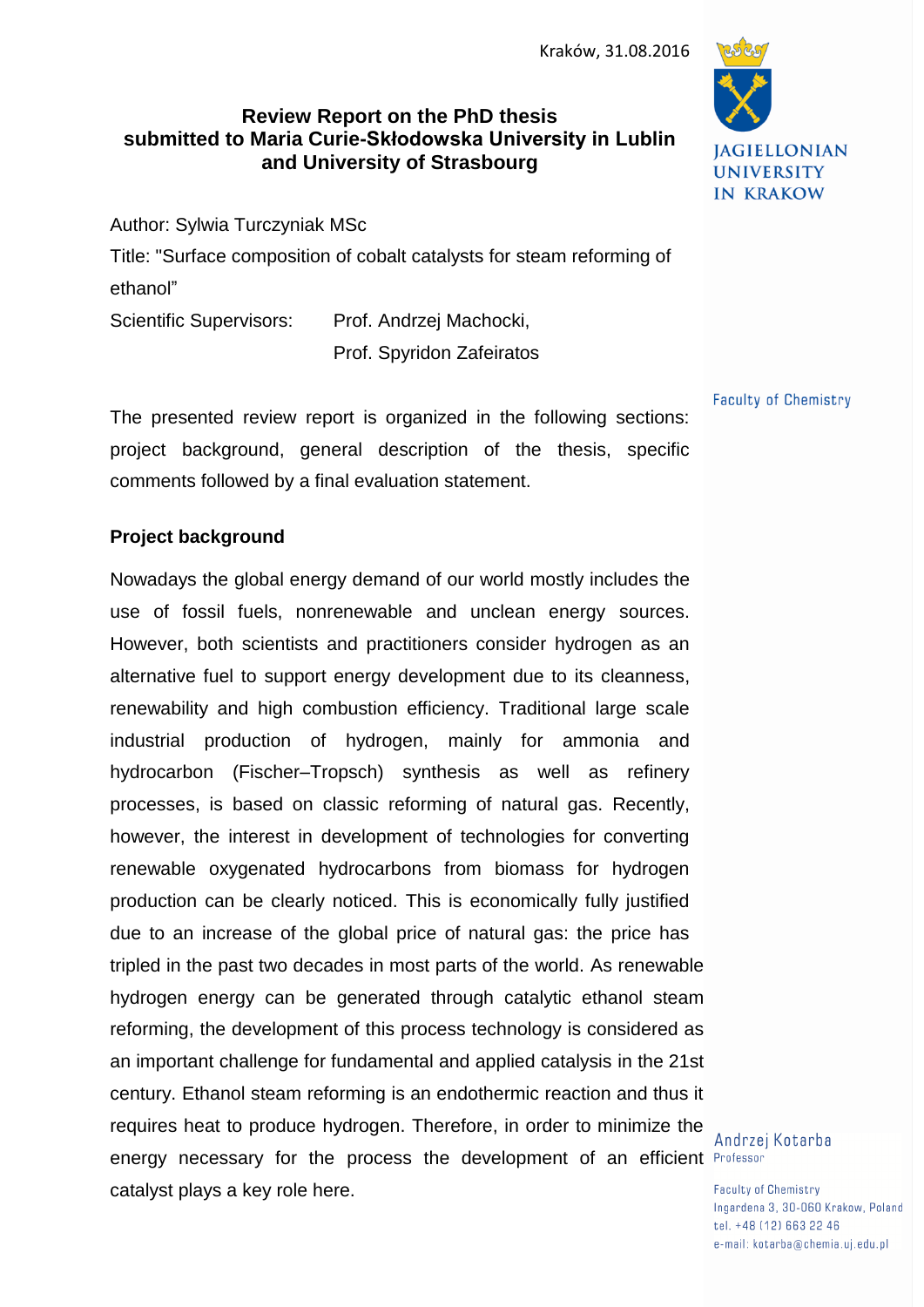The PhD thesis of Sylwia Turczyniak is devoted to investigations of cobalt-based catalysts for ethanol steam reforming. Several important issues affecting the catalyst performance are addressed with the focus on the relationship between the composition-structure-morphology-activity. Thus, this thesis addresses the highly relevant and vital areas of current catalytic research.

### **General description of the thesis**

The submitted thesis presents investigations on the preparation, characterization and catalytic performance evaluation of the synthesized catalytic materials (Co/CeO2, Co/ZrO2) in the steam reforming of ethanol. In general, the performance of cobaltsupported catalysts is affected by several factors with the most important being: metal dispersion, metal–support interaction, cobalt oxidation state, poisoning - all of them are addressed in the PhD thesis.

The dissertation comprises 272 pages (plus Annexes with the scientific outcome of the Author) and does not follow the classic structure of a PhD thesis in science. It begins with abstracts (in English, French and Polish) and an introduction to the subject, which directly leads to a list of several main goals of the thesis.

Part I consists in a literature review and has a logical partition and includes the fundamentals of the steam reforming process and a description of noble metal and transition metal based catalysts. The literature for this part is carefully referenced (205 references) and a comprehensive bibliography contains all the relevant papers for the discussed field. It is worth mentioning here that most of the references are from the last decade, showing the topical issues. This part is well written and provides a very good background for understanding the rest of the thesis.

The main part of the thesis  $-$  Part II experimental  $-$  consists of five chapters (Chapters 2-6), each addressing a specific scientific problem. All of them exhibit the same structure and are divided into sections, which are typical for scientific papers: introduction, experimental, discussion, conclusions and references. The advantage of such a structure is that the chapters, consisting of integral parts, can be read and analyzed separately. However, a disadvantage appears, in that some portions of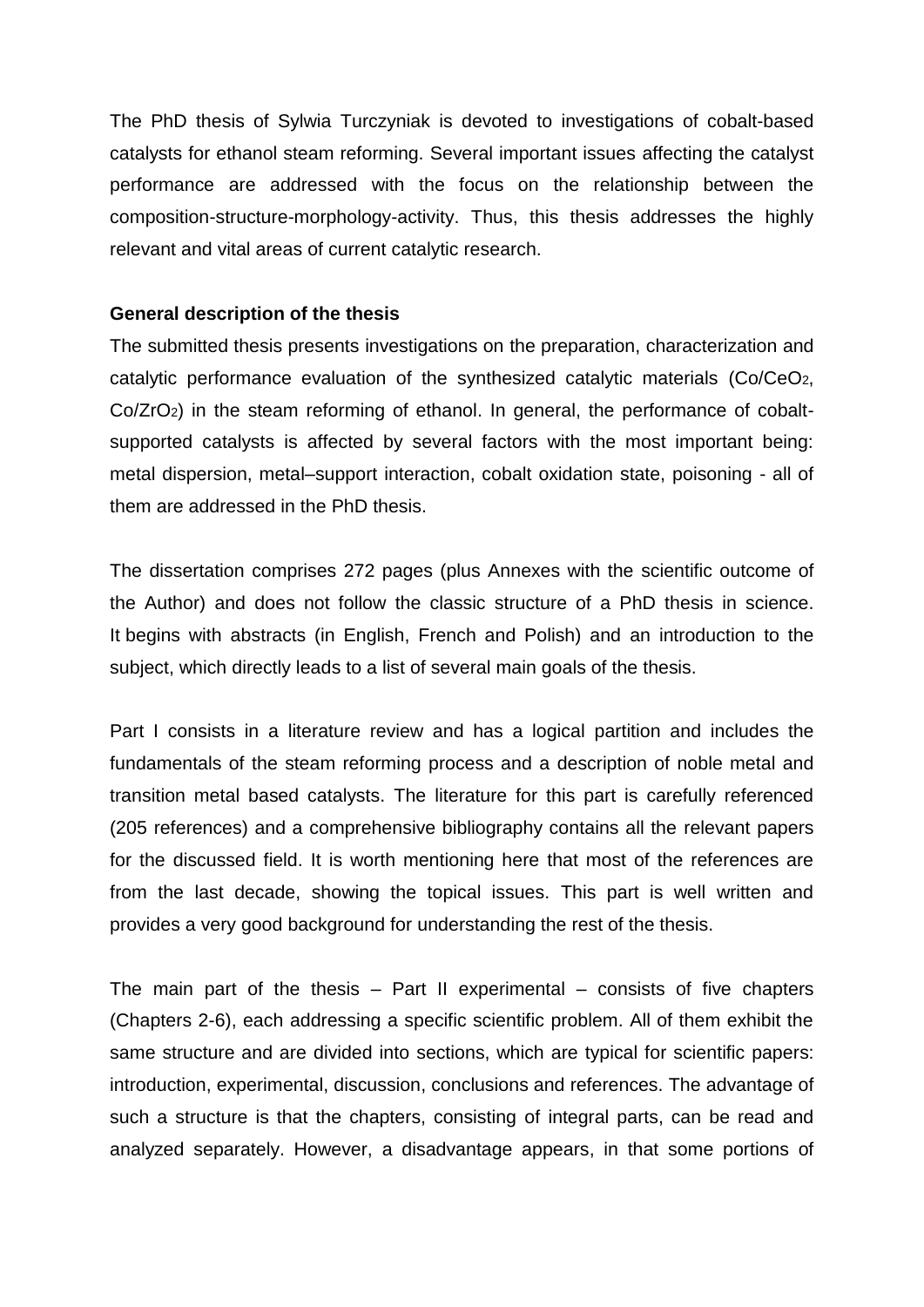information found in the introductions, experimental sections and discussions are repeated (not mentioning references).

In the final section the general conclusions of the work are summarized. The thesis is prepared in good editing standard. All the figures are carefully prepared and clearly presented. The language is comprehensive and coherent while errors and inaccuracies are relatively rare.

## **Specific comments**

### Title

The title of the thesis "Surface composition of cobalt catalysts for steam reforming of ethanol" seems to be too specific and sounds like a title for one of the tables. I understand that the XPS was the principal technique used in the thesis, however, I have found much more in the thesis than the surface compositions alone.

### **Experimental**

For all the investigated systems both characterization and activity tests results are presented and correlations between surface state/composition and performance are provided. The characterization of the catalysts by physical methods including: XRD, XPS, XAS, BET, TEM, TPR, etc. represent accurate studies and lead to plausible and internally consistent conclusions about chemical composition, structure, morphology, nature of active states and surface species. Although the results are sometimes difficult to understand, the candidate does well to sort out those which are univocal and those which are more tricky to interpret.

Concerning the experimental part of the thesis I would like the candidate to answer the following minor points during the defense:

1. For some catalysts the surface composition sums up to 100%, whereas for others it does not (e.g. compare the data from Tables in pages 173, 213, 234, 261 etc.). Could you please explain the reason? Quantitative analysis of the XPS data can strongly depend on the surface model applied. How was it done for the presented data? What I found missing in this context is a general model of the investigated catalytic surfaces, covering the geometrical aspects of the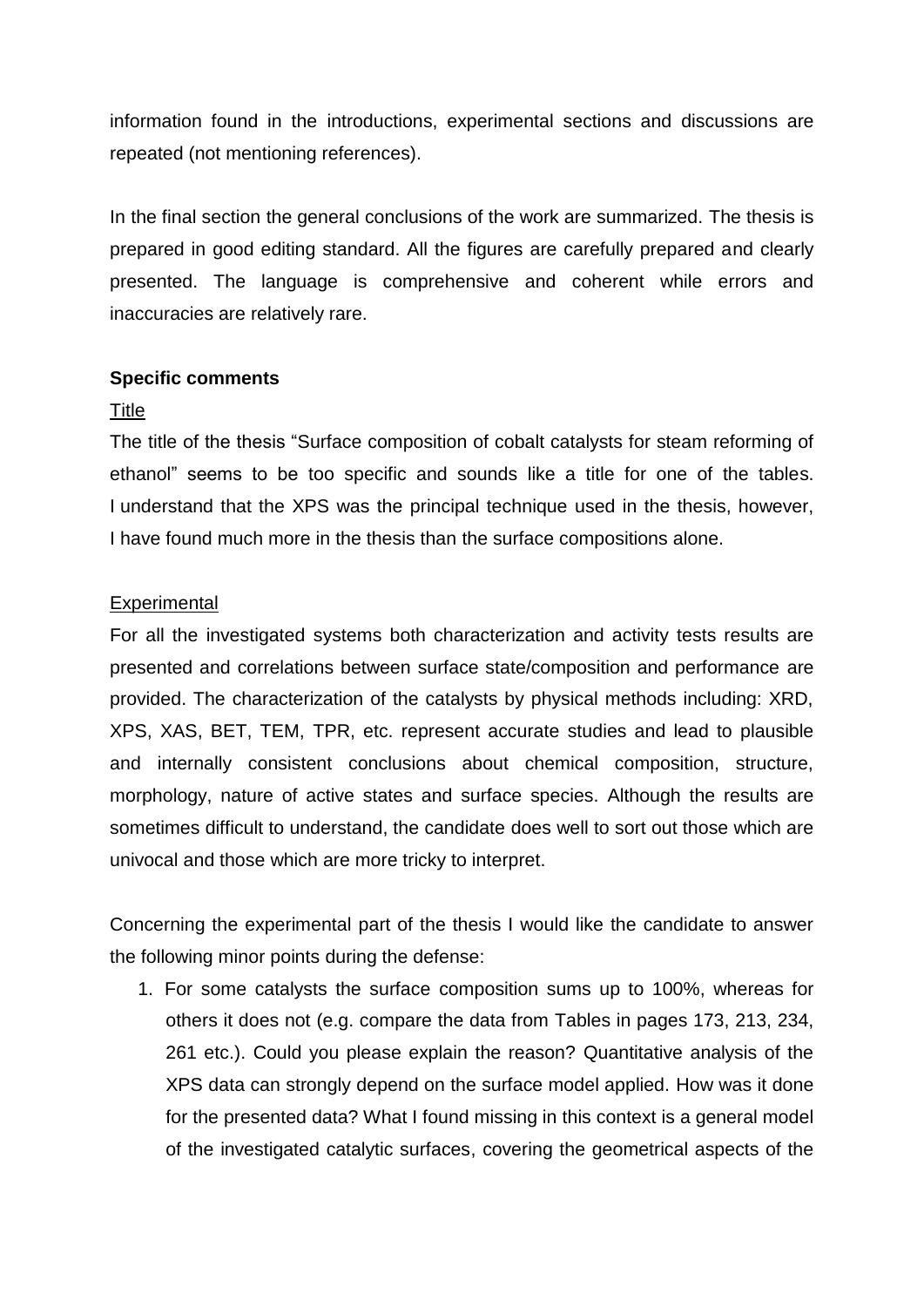active phase surface coverage and mutual location of the components etc. For example as indicated in page 206 the crystallites of the cobalt phase can be smaller or bigger than that of its supports. It thus implies that in some cases we deal rather with composites than with supported catalysts.

- 2. As mention in several places in the text it is difficult to characterize potassium surface species in the complex catalytic system. However, in many places the "KCO3" or "K-O" species are denoted. What kind of surface structures does the Author have in mind? Also the possibility of potassium migration is mentioned. At elevated temperatures a more stable thermodynamically state would be favored. Does the Author expect different surface locations of the potassium promoter depending on the calcination temperature?
- 3. The catalysts were investigated by TEM. Can one extract any information on the cobalt crystallites morphology such as aspect ratio or exposed crystallographic planes? The specific surface topography may substantially influence the catalytic results. Also the mutual location of cobalt and potassium on the surface certainly plays a key role here.
- 4. For relevant comparison of the catalytic performance, besides conversion and selectivity, one should compare kinetic parameters for the catalysts such as reaction rates, rate constants, activation energies or, as more relevant, TOFs. Is it possible to evaluate their values from the performed catalytic tests?

In general, the presented results seem to be reliable and well documented, although, as always in cutting edge research, the interpretation and discussion can be extended and more in-depth. This is, however, the common inherent feature of all the experimental work in catalysis. I would like to emphasize that the studies concern a broad area of research and their main value consists in the detailed description of the obtained results. Thus, further work in the field can be easily planned. As the most valuable, in my opinion, is the revelation of the dynamic nature of the catalytic surface. This is exactly where the state-of-the-art modern catalytic research aims at.